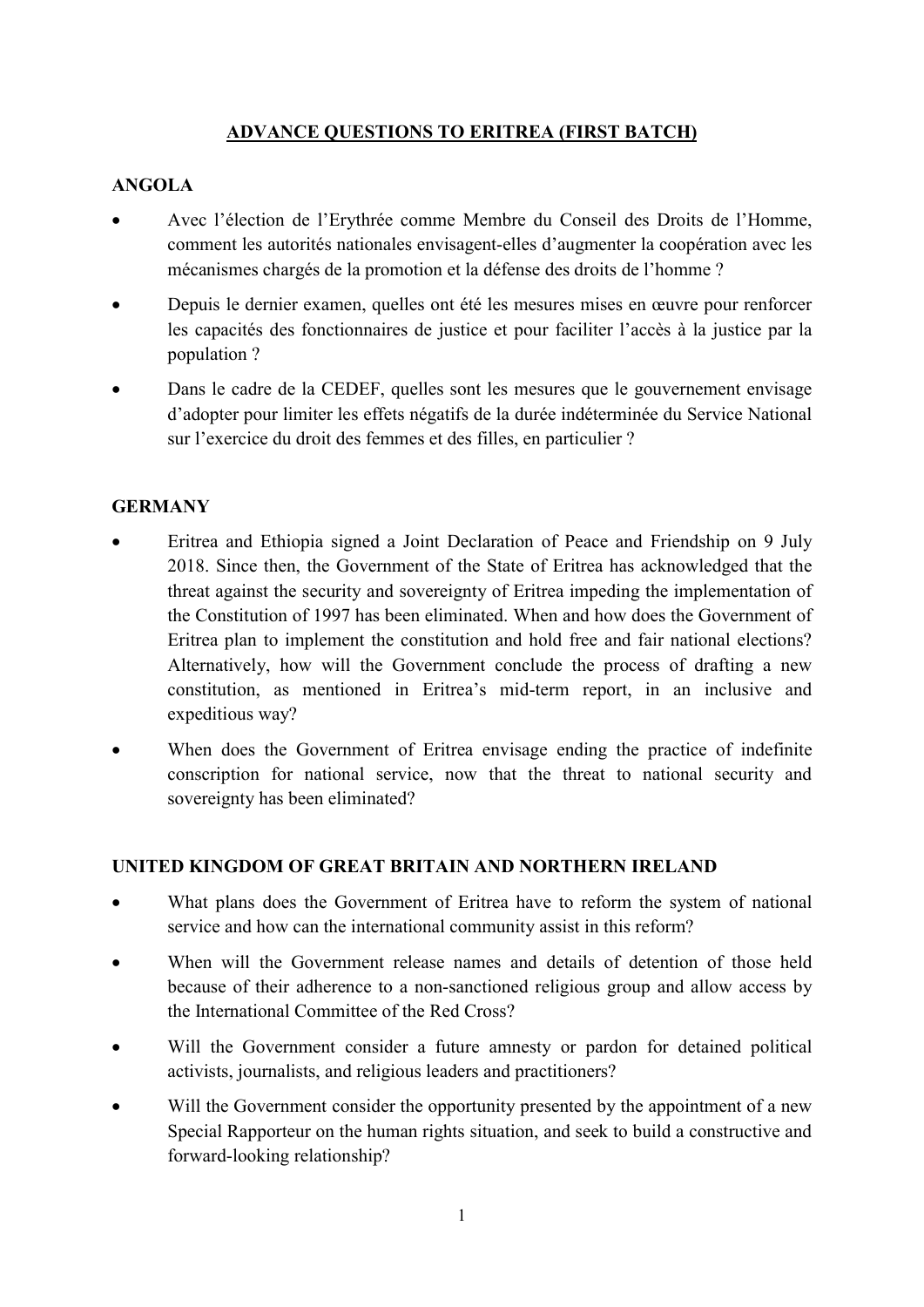#### PORTUGAL on behalf of the Group of Friends on NMIRF's

- Could the State-under-review describe its national mechanism or process responsible for coordinating the implementation of accepted UPR recommendations and the monitoring of progress and impact?
- Has the State-under-review established a dedicated 'national mechanism for implementation, reporting and follow-up' (NMIRF) covering UPR recommendations, but also recommendations/observations generated by the UN human rights Treaty Bodies, the Special Procedures and relevant regional mechanisms? If so, could the State-under-review briefly share its experience on creating such mechanism, including challenges faced and lessons learnt, as well as any plans or needs to strengthen the NMIRF in the future?

# UNITED STATES OF AMERICA

- The Government of Eritrea has detained a number of locally employed staff of the U.S. Embassy. When will the U.S. Government and the family members of those detained be allowed to visit them and when will they be released?
- The whereabouts of many detained Eritreans, including journalists and members of the 'G-15,' remain unknown. There are reports that some of these individuals have died. When will the Eritrean government inform families of the whereabouts, fate, and/or well-being of these political prisoners?
- There are reports of people imprisoned for their religious beliefs, including cases of some who have died while in custody. What will the Eritrean government do to ensure freedom of religious practice to people beyond the four officially recognized groups? What will Eritrea do to allow more religious organizations to participate in Eritrean society?
- Is the government willing to restore citizenship to Jehovah's Witnesses and give them national ID cards?
- According to people who have been incarcerated, prison conditions are harsh and pose risks to the lives of those detained. What steps will the government take to demonstrate that the treatment of prisoners and prison conditions comply with international human rights obligations and meet minimum international standards?
- Will the government meet with the new UN Special Rapporteur on the Situation of Human Rights in Eritrea over the next year, and will the government allow her to visit the country and build a dialogue and a mutual understanding on human rights issues?
- Given the recent peace agreement with Ethiopia and improved relations with its neighbours, is the government willing to implement previous UPR recommendations regarding its national service program, including defining options that take into account various religious beliefs to allow for conscientious objection and adhering to the national service proclamation's 18-month limit? Given the economic implications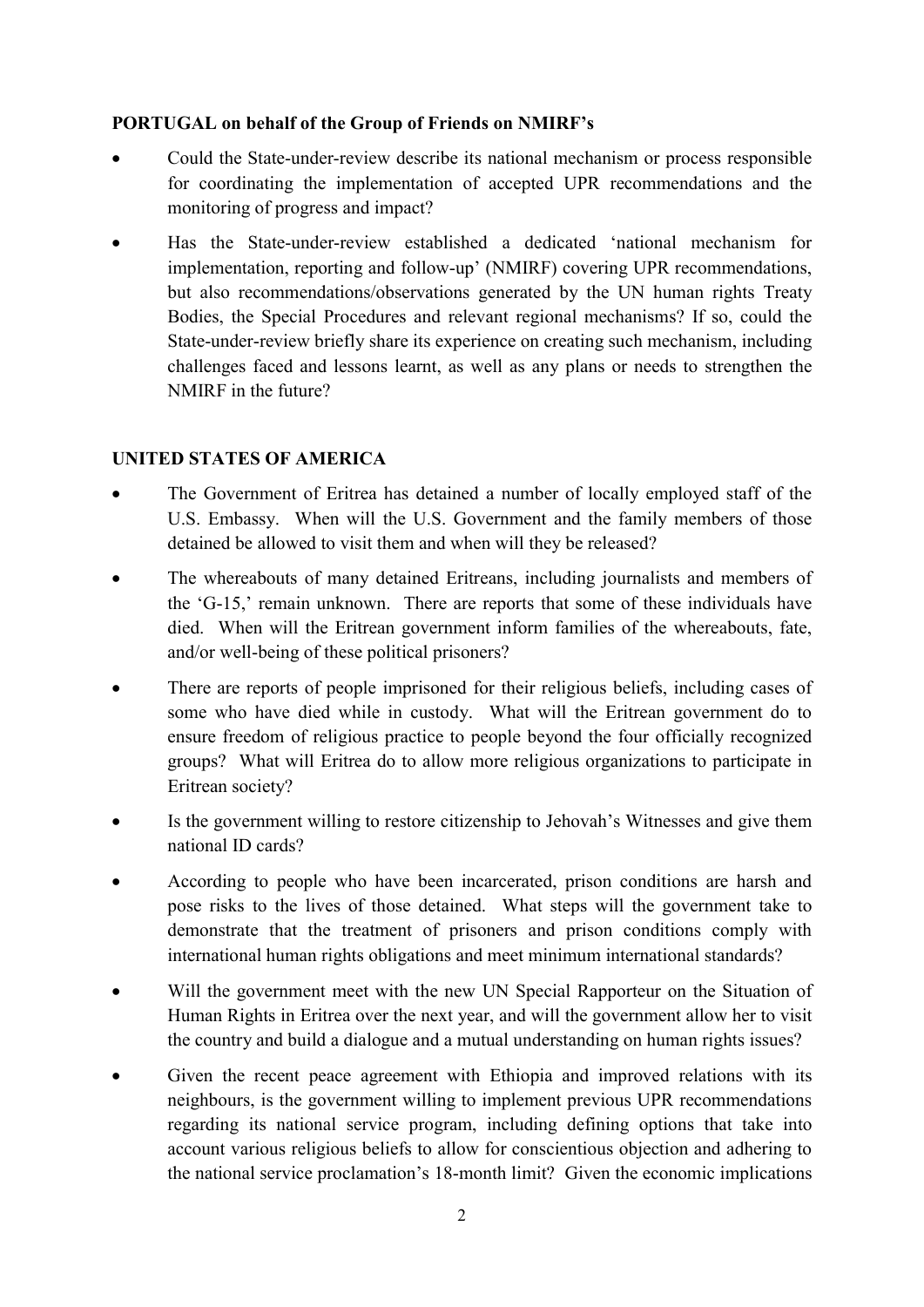of any changes to the national service program, is there any support Eritrea would require from the international community to make such a transition?

- Eritrea ratified a constitution in 1997 that mandates periodic elections and includes provisions protecting human rights such as the freedoms of expression, including for members of the press, peaceful assembly, and religion or belief, and provides for due process of law and an independent judiciary. Previous UPR recommendations have included that Eritrea hold democratic elections. Will the government create a roadmap to implement the constitution? What are Eritrea's plans to provide the public with the ability to participate in their government and shape Eritrea's future?
- There are currently no independent media outlets based in Eritrea. Will the government create a mechanism to license non-state media outlets and allow them to operate independently and without undue restrictions?

#### SWITZERLAND

- In May 2015, the Government of Eritrea declared its intention to elaborate a new constitution. What process for its elaboration and adoption is planned and what is the current status?
- Switzerland welcomes Eritrea's accession to the UN Convention against Torture and other Cruel, Inhumane or Degrading Treatment or Punishment in September 2014. What implementation measures has the Eritrean Government taken and which measures is it planning to take in the near future in order to eliminate torture and other ill-treatment?
- The signing of the peace agreement between Eritrea and Ethiopia in September 2018 marked an important milestone for lasting peace in the region. Are there any intentions from the Government of Eritrea to reform the armed forces or the national military service?

#### **SWEDEN**

- Given the positive developments on the Horn of Africa, including the peace agreement with Ethiopia and the re-established diplomatic relations with Somalia, what measures has the Government of the State of Eritrea taken, and what measures does it plan to take, to implement its national Constitution guaranteeing universally recognized human rights for all Eritrean citizens (accepted recommendation made by Ghana in the UPR 2014)?
- What measures has the Government of the State of Eritrea taken to guarantee the rights to freedom of expression, opinion, conscience and religion or belief, as well as the right to peaceful assembly and the right to freedom of association (accepted recommendation made by France in the UPR 2014)?